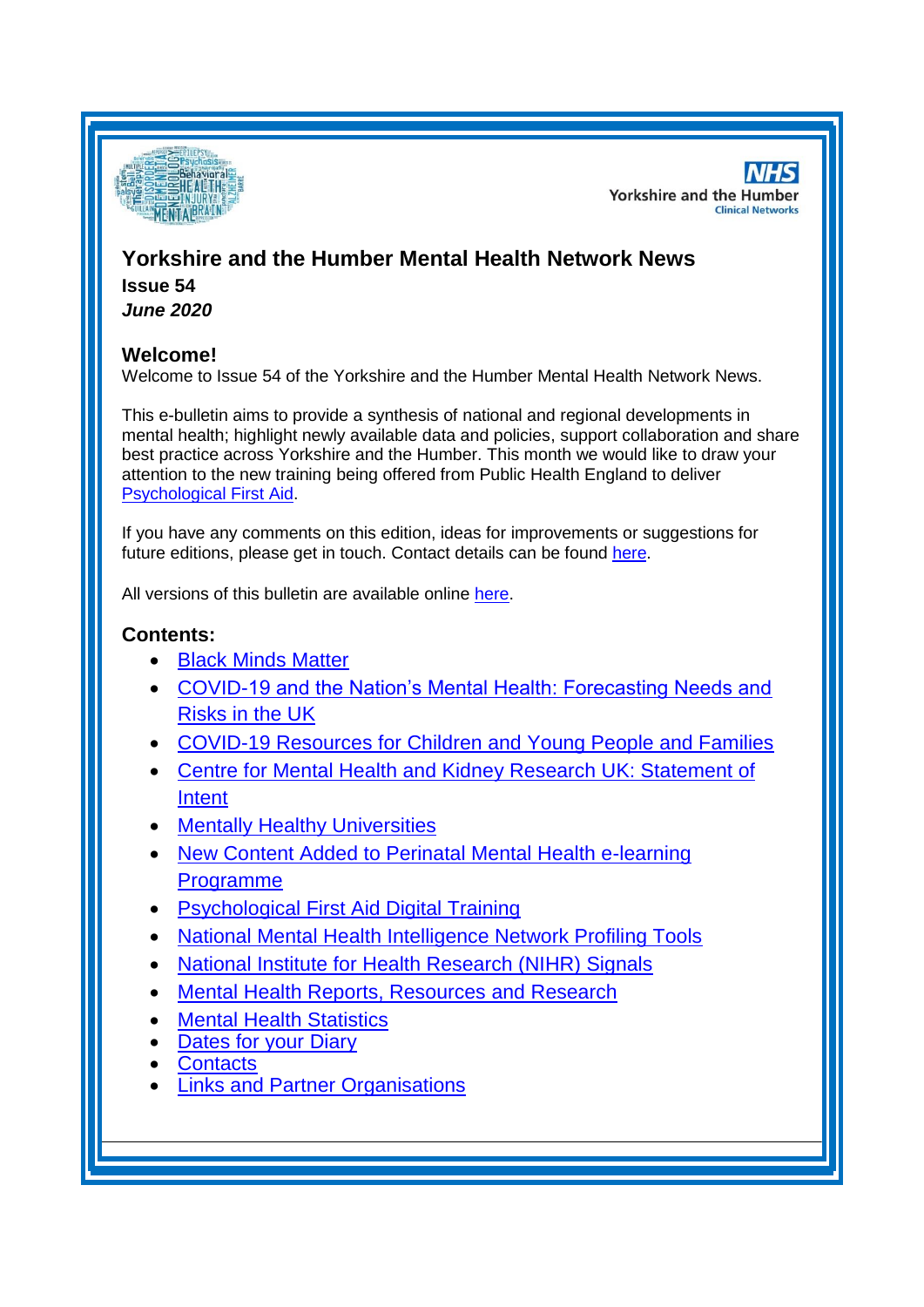## **Black Minds Matter**

The psychological pressures faced by many people during the COVID-19 pandemic are significant, but there remain huge gaps when it comes to addressing mental health issues among Black, Asian and Minority Ethnic (BAME) people.

BAME communities are often less likely to seek help than white people, according to the Race Equality Foundation and in response [Black Minds Matter](https://www.ifs.org.uk/uploads/The-mental-health-effects-of-the-first-two-months-of-lockdown-and-social-distancing-during-the-Covid-19-pandemic-in-the-UK.pdf?utm_source=The%20King%27s%20Fund%20newsletters%20%28main%20account%29&utm_medium=email&utm_campaign=11595968_NEWSL_HMP%202020-06-12&dm_i=21A8,6WJI8,FLWT3F,RRL5R,1) has been founded to provide free counselling services for black people.

Black Minds Matter was launched on 1 June 2020 and is a charitable organisation aiming to enable as many black people as possible to get specialised help. Black Minds Matter aim to fulfil this by connecting black individuals and families with professional mental health services across the UK.

## <span id="page-1-0"></span>**COVID-19 and the Nation's Mental Health: Forecasting Needs and Risks in the UK**

The Centre for Mental Health has published [a report,](https://www.centreformentalhealth.org.uk/sites/default/files/2020-05/CentreforMentalHealth_COVID_MH_Forecasting_May20.pdf?utm_source=The%20King%27s%20Fund%20newsletters%20%28main%20account%29&utm_medium=email&utm_campaign=11537671_NEWSL_HWB_2020-05-25&dm_i=21A8,6VAIV,FLWT3F,RLW4D,1) which considers the mental health of the nation during and after COVID-19. According to this report, the global Covid-19 pandemic is likely to increase the number of people in Britain experiencing a mental health problem in the next two years. It uses evidence from previous global epidemics and from the aftermath of the 2008 banking crisis to estimate what effect Covid-19 will have on the UK's mental health.

## <span id="page-1-1"></span>**COVID-19 Resources for Children and Young People and Families**

The British Psychological Society (BPS) have produced guidance for key workers and their families on navigating the emotional effects of the pandemic. The **booklet for parents** gives some straightforward tips on how they can help their children to cope, which includes:

- Asking the child questions and talking to them
- Giving the child choices over their time
- Making their routine as consistent as possible, particularly at bedtime
- Helping them to understand and share their feelings

In addition to the guidance for parents, there is also an [advice sheet aimed at their](https://www.bps.org.uk/your-parent-keyworker)  [children](https://www.bps.org.uk/your-parent-keyworker) to answer the questions they may have.

The Tavistock Clinic have also produced a [podcast](https://people.nhs.uk/uncategorized/communicating-with-children-about-covid-19/) on communicating with children about COVID-19 to help families navigate discussions around the pandemic and the impact it may be having.

## <span id="page-1-2"></span>**Centre for Mental Health and Kidney Research UK: Statement of Intent**

The Centre for Mental Health and Kidney Research UK are working together to seek:

- A commitment from key stakeholders both within the kidney community and beyond to fund mental health research in a number of areas, including developing evidence-based interventions for kidney patients.
- A commitment from the NHS in every part of the UK to fund and evaluate models of collaborative care and liaison services for people with kidney disease that can be implemented into clinical practice.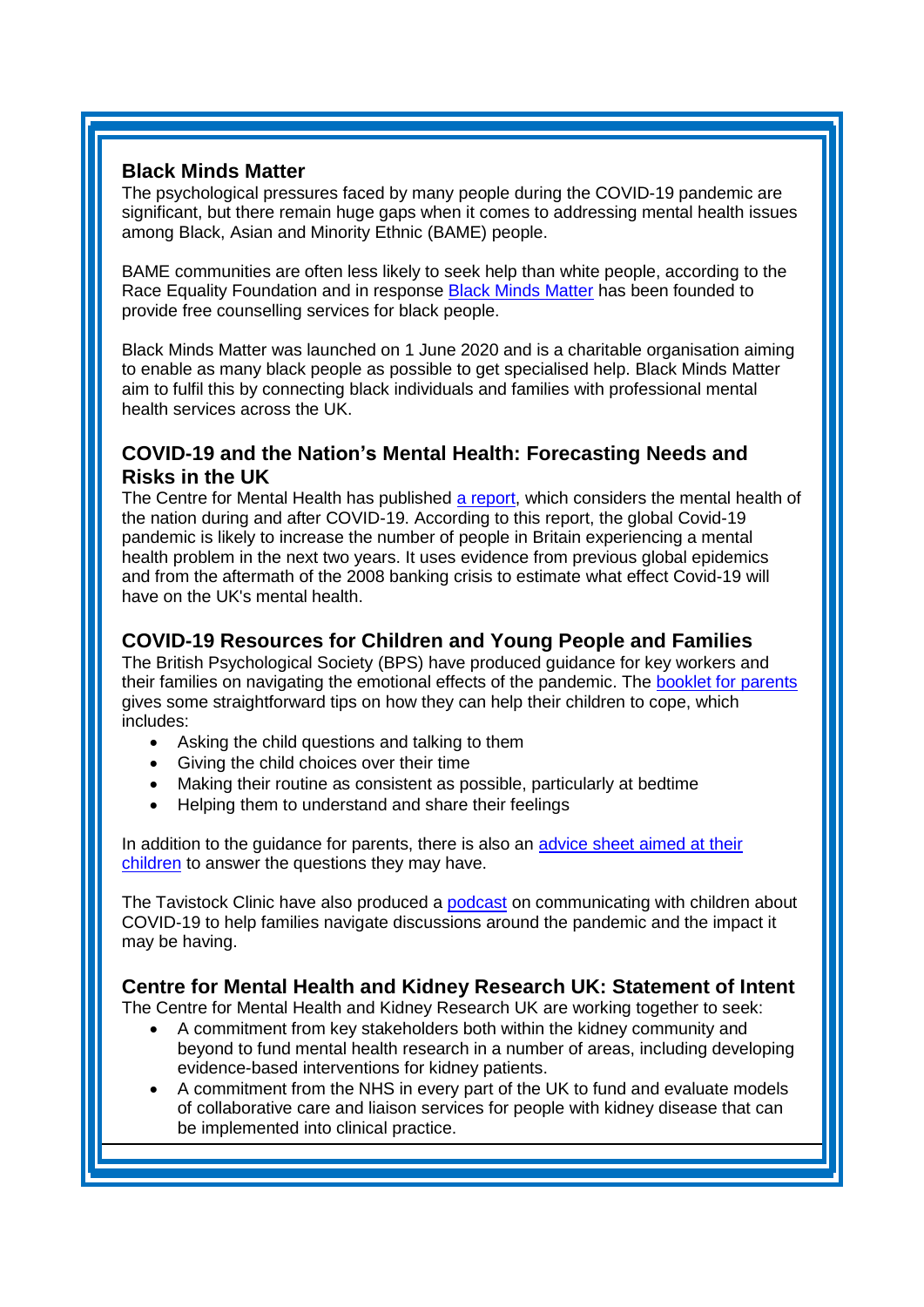- To help patients to support each other, by funding and developing peer support networks and mentoring schemes.
- To ensure all staff in kidney disease services have the necessary knowledge and skill, and the right supervision, to look after patients' mental and physical health
- To secure access to psychological and physical rehabilitation therapies delivered by professionals who understand the specific circumstances of people living with kidney disease.
- To make kidney disease services fully trauma-informed, for example by creating clinical environments that promote wellbeing and a sense of safety.

Kidney Research UK and the Centre for Mental Health will work together to better understand the links between mental health and kidney disease, to generate evidence of how to improve treatment for those in need, and to promote this evidence to ensure the mental health needs of kidney patients are also addressed by others. Read more about this at [Centre for Mental Health](https://britishrenal.us13.list-manage.com/track/click?u=ba16832efb8ed279407c624e8&id=3ac36ab176&e=316a1ba1c6) and [Kidney Research UK.](https://britishrenal.us13.list-manage.com/track/click?u=ba16832efb8ed279407c624e8&id=54799344ed&e=316a1ba1c6)

## <span id="page-2-0"></span>**Mentally Healthy Universities**

An improved approach to mental health and wellbeing at universities has been set out by Universities UK (UUK). UUK has published a refreshed version of its strategic framework, Stepchange: mentally healthy universities, calling on universities to prioritise the mental health of their students and staff by taking a whole university approach to mental health, meaning that mental health and wellbeing is considered across every aspect of the university and is part of all practices, policies, courses and cultures.

Recommended actions within the new framework include:

- demonstrating visible leadership and senior ownership of mental health as a priority to promote open conversations and sustain change
- working closely with students and staff to develop mental health strategies and services
- ensuring accessible and appropriately resourced support for mental health and wellbeing for all students and all staff
- focusing on staff mental health; inclusion of mental health in staff performance discussions and provision of appropriate training for line managers and supervisors
- clarification of the key role of academic staff in supporting the mental health of students through appropriate training and development
- commitment to assessments and course work that stretch and test learning without imposing unnecessary stress

The framework can be accessed [here.](https://www.universitiesuk.ac.uk/policy-and-analysis/reports/Documents/2020/uuk-stepchange-mhu.pdf?utm_source=The%20King%27s%20Fund%20newsletters%20%28main%20account%29&utm_medium=email&utm_campaign=11551909_NEWSL_HMP%202020-05-22&dm_i=21A8,6VLID,FLWT3F,RLWLZ,1)

### <span id="page-2-1"></span>**New Content Added to Perinatal Mental Health e-learning Programme**

Health Education England e-Learning for Healthcare has been working with the Institute of Health Visiting, the National Workforce Skills Development Unit at The Tavistock and Portman NHS Foundation Trust, maternity and general practice leads and HEE's Mental Health team to add new content to the Perinatal Mental Health e-learning programme.

The Perinatal Mental Health programme is designed to help educate and develop the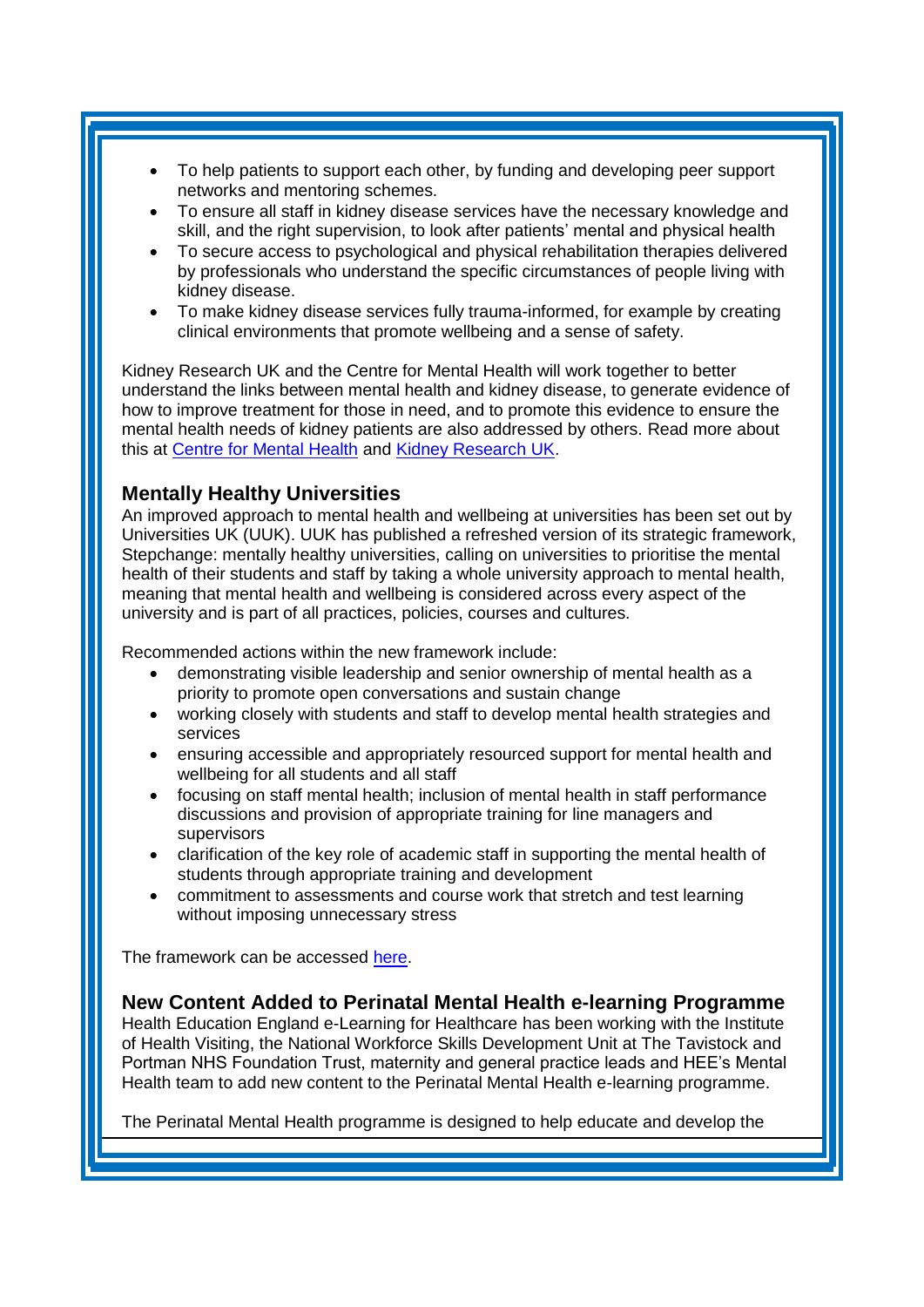<span id="page-3-3"></span>workforce's confidence and competence in caring for people with perinatal mental health problems. The planned updates to the existing e-learning programme are particularly timely, aiming to support key health and care colleagues working with pregnant mothers and new parents, during the additional challenges posed by the COVID-19 pandemic.

The new content covers six sessions to complement the existing e-learning programme. Each of the six e-learning modules last around 20-30 minutes. For more information about the Perinatal Mental Health programme, including details of how to access, please visit: [https://www.e-lfh.org.uk/programmes/perinatal-mental-health/.](https://www.e-lfh.org.uk/programmes/perinatal-mental-health/)

## <span id="page-3-0"></span>**Psychological First Aid Digital Training**

Public Health England have launched an updated [Psychological First Aid \(PFA\) digital](https://www.futurelearn.com/courses/psychological-first-aid-covid-19/1)  [training module,](https://www.futurelearn.com/courses/psychological-first-aid-covid-19/1) aimed at all frontline and essential workers and volunteers.

The course aims to increase awareness and confidence to provide psychosocial support to people affected by COVID-19. PFA is a globally recognised training in emergency situations and we have developed this new course as part of our national incident response, and in partnership with NHS England, Health Education England, FutureLearn and E-Learning for Health.

The course is free, and no previous qualifications are required. It takes around 90 minutes to complete and is also available in three sessions for the learner to complete at their own pace. By the end of the course, outcomes will include: understanding how emergencies like the COVID-19 pandemic can affect us, recognising people who may be at increased risk of distress and understanding how to offer practical and emotional support.

## <span id="page-3-1"></span>**National Mental Health Intelligence Network Profiling Tools**

The National Mental Health Intelligence Network (NMHIN) has been conducting further developments on their suite of mental health profiling tools. Click on the links below to access the updates:

- [Common Mental Health Disorders](http://links.govdelivery.com/track?type=click&enid=ZWFzPTEmbXNpZD0mYXVpZD0mbWFpbGluZ2lkPTIwMTcxMjA1LjgxOTE2MDgxJm1lc3NhZ2VpZD1NREItUFJELUJVTC0yMDE3MTIwNS44MTkxNjA4MSZkYXRhYmFzZWlkPTEwMDEmc2VyaWFsPTE2OTcwMTE4JmVtYWlsaWQ9c2FyYWguYm91bEBuaHMubmV0JnVzZXJpZD1zYXJhaC5ib3VsQG5ocy5uZXQmdGFyZ2V0aWQ9JmZsPSZleHRyYT1NdWx0aXZhcmlhdGVJZD0mJiY=&&&104&&&https://fingertips.phe.org.uk/profile-group/mental-health/profile/common-mental-disorders)
- [Crisis Care](http://links.govdelivery.com/track?type=click&enid=ZWFzPTEmbXNpZD0mYXVpZD0mbWFpbGluZ2lkPTIwMTcxMjA1LjgxOTE2MDgxJm1lc3NhZ2VpZD1NREItUFJELUJVTC0yMDE3MTIwNS44MTkxNjA4MSZkYXRhYmFzZWlkPTEwMDEmc2VyaWFsPTE2OTcwMTE4JmVtYWlsaWQ9c2FyYWguYm91bEBuaHMubmV0JnVzZXJpZD1zYXJhaC5ib3VsQG5ocy5uZXQmdGFyZ2V0aWQ9JmZsPSZleHRyYT1NdWx0aXZhcmlhdGVJZD0mJiY=&&&105&&&https://fingertips.phe.org.uk/profile-group/mental-health/profile/crisis-care)
- **Mental Health [and Wellbeing JSNA Profile](http://links.govdelivery.com/track?type=click&enid=ZWFzPTEmbXNpZD0mYXVpZD0mbWFpbGluZ2lkPTIwMTcxMjA1LjgxOTE2MDgxJm1lc3NhZ2VpZD1NREItUFJELUJVTC0yMDE3MTIwNS44MTkxNjA4MSZkYXRhYmFzZWlkPTEwMDEmc2VyaWFsPTE2OTcwMTE4JmVtYWlsaWQ9c2FyYWguYm91bEBuaHMubmV0JnVzZXJpZD1zYXJhaC5ib3VsQG5ocy5uZXQmdGFyZ2V0aWQ9JmZsPSZleHRyYT1NdWx0aXZhcmlhdGVJZD0mJiY=&&&106&&&https://fingertips.phe.org.uk/profile-group/mental-health/profile/mh-jsna)**
- **[Severe Mental](http://links.govdelivery.com/track?type=click&enid=ZWFzPTEmbXNpZD0mYXVpZD0mbWFpbGluZ2lkPTIwMTcxMjA1LjgxOTE2MDgxJm1lc3NhZ2VpZD1NREItUFJELUJVTC0yMDE3MTIwNS44MTkxNjA4MSZkYXRhYmFzZWlkPTEwMDEmc2VyaWFsPTE2OTcwMTE4JmVtYWlsaWQ9c2FyYWguYm91bEBuaHMubmV0JnVzZXJpZD1zYXJhaC5ib3VsQG5ocy5uZXQmdGFyZ2V0aWQ9JmZsPSZleHRyYT1NdWx0aXZhcmlhdGVJZD0mJiY=&&&108&&&https://fingertips.phe.org.uk/profile-group/mental-health/profile/severe-mental-illness) Illness**
- **[Suicide Prevention Profile](http://links.govdelivery.com/track?type=click&enid=ZWFzPTEmbXNpZD0mYXVpZD0mbWFpbGluZ2lkPTIwMTgwNjA1LjkwNzEwNzExJm1lc3NhZ2VpZD1NREItUFJELUJVTC0yMDE4MDYwNS45MDcxMDcxMSZkYXRhYmFzZWlkPTEwMDEmc2VyaWFsPTE3MDEzODU4JmVtYWlsaWQ9c2FyYWguYm91bEBuaHMubmV0JnVzZXJpZD1zYXJhaC5ib3VsQG5ocy5uZXQmdGFyZ2V0aWQ9JmZsPSZleHRyYT1NdWx0aXZhcmlhdGVJZD0mJiY=&&&104&&&https://fingertips.phe.org.uk/profile-group/mental-health/profile/suicide)**

To receive updates directly from NMHIN visit the [PHE subscriptions page](http://links.govdelivery.com/track?type=click&enid=ZWFzPTEmbXNpZD0mYXVpZD0mbWFpbGluZ2lkPTIwMTgwMjA3Ljg0OTY1MzgxJm1lc3NhZ2VpZD1NREItUFJELUJVTC0yMDE4MDIwNy44NDk2NTM4MSZkYXRhYmFzZWlkPTEwMDEmc2VyaWFsPTE2OTgzNDk5JmVtYWlsaWQ9c2FyYWguYm91bEBuaHMubmV0JnVzZXJpZD1zYXJhaC5ib3VsQG5ocy5uZXQmdGFyZ2V0aWQ9JmZsPSZleHRyYT1NdWx0aXZhcmlhdGVJZD0mJiY=&&&107&&&https://public.govdelivery.com/accounts/UKHPA/subscribers/new?preferences=true) and select 'Mental Health Dementia and Neurology'.

## <span id="page-3-2"></span>**National Institute for Health Research (NIHR) Alerts**

The latest series of alerts of recently published research by the NIHR contain information on:

• [Cancer screening across the world is failing people with mental illness](https://nihr.us14.list-manage.com/track/click?u=299dc02111e8a68172029095f&id=e0fd79a1d8&e=219cc58ea4)

Alerts are short, accessible summaries of health and care research which is funded or supported by NIHR. This is research which could influence practice and each Alert has a message for people commissioning, providing or receiving care.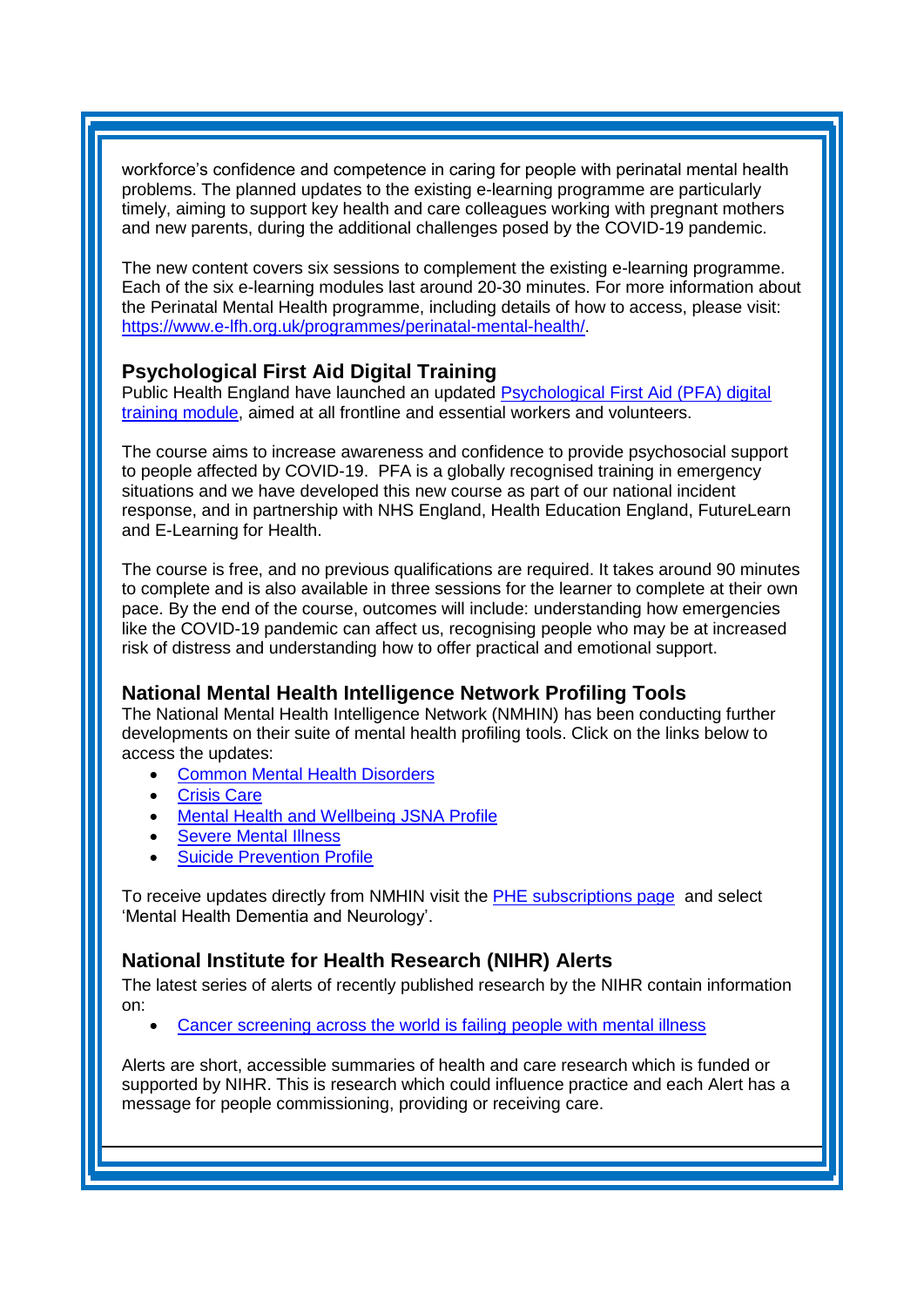### **Mental Health Reports, Resources and Research**

The British Medical Journal has published [Mitigating the psychological effects of social](https://www.bmj.com/content/369/bmj.m1904?utm_source=twitter&utm_medium=social&utm_term=hootsuite&utm_content=sme&utm_campaign=usage)  [isolation during the covid-19 pandemic.](https://www.bmj.com/content/369/bmj.m1904?utm_source=twitter&utm_medium=social&utm_term=hootsuite&utm_content=sme&utm_campaign=usage) This article explores how to mitigate the psychological effects of social isolation during the pandemic through the use of primary care, remote consultations and social prescribing.

The Commonwealth Fund has published [Mental health conditions and substance use:](https://www.commonwealthfund.org/sites/default/files/2020-05/Tikkanen_mental_hlt_intl_comparison_db.pdf?utm_source=The%20King%27s%20Fund%20newsletters%20%28main%20account%29&utm_medium=email&utm_campaign=11568950_NEWSL_HMP%202020-05-29&dm_i=21A8,6VYNQ,FLWT3F,RNW3W,1)  [comparing US needs and treatment capacity with those in other high-income countries.](https://www.commonwealthfund.org/sites/default/files/2020-05/Tikkanen_mental_hlt_intl_comparison_db.pdf?utm_source=The%20King%27s%20Fund%20newsletters%20%28main%20account%29&utm_medium=email&utm_campaign=11568950_NEWSL_HMP%202020-05-29&dm_i=21A8,6VYNQ,FLWT3F,RNW3W,1) This data brief examines the mental health burden in the United States compared with 10 other high-income countries (including the United Kingdom) that participate in the Commonwealth Fund's annual international health policy survey. It also looks at the relationship between mental health burden and social determinants of health, differences in seeking care, access and affordability of care, mental health and substance use disorder outcomes, and health system capacity.

The Department of Health and Social Care has published [Coronavirus \(Covid-19\): health](https://www.gov.uk/government/publications/coronavirus-covid-19-health-and-wellbeing-of-the-adult-social-care-workforce?utm_source=The%20King%27s%20Fund%20newsletters%20%28main%20account%29&utm_medium=email&utm_campaign=11522371_NEWSL_HMP%202020-05-12&dm_i=21A8,6VAIV,FLWT3F,RKLD8,1)  [and wellbeing of the adult social care workforce.](https://www.gov.uk/government/publications/coronavirus-covid-19-health-and-wellbeing-of-the-adult-social-care-workforce?utm_source=The%20King%27s%20Fund%20newsletters%20%28main%20account%29&utm_medium=email&utm_campaign=11522371_NEWSL_HMP%202020-05-12&dm_i=21A8,6VAIV,FLWT3F,RKLD8,1) This guidance includes advice for people working in adult social care on managing their mental health, and for employers on how to take care of the wellbeing of their staff during the Covid-19 outbreak.

The Department of Health and Social Care has published [Coronavirus \(Covid-19\): looking](https://kingsfundmail.org.uk/21A8-6W0WA-FLWT3F-42P4VB-1/c.aspx)  [after people who lack mental capacity.](https://kingsfundmail.org.uk/21A8-6W0WA-FLWT3F-42P4VB-1/c.aspx) This provides guidance for health and social care staff who are caring for, or treating, a person who lacks the relevant mental capacity.

Girlguiding has published a research briefing: [Early findings on the impact of Covid-19 on](https://www.girlguiding.org.uk/globalassets/docs-and-resources/research-and-campaigns/girlguiding-covid19-research-briefing.pdf?utm_source=The%20King%27s%20Fund%20newsletters%20%28main%20account%29&utm_medium=email&utm_campaign=11551909_NEWSL_HMP%202020-05-22)  [girls and young women.](https://www.girlguiding.org.uk/globalassets/docs-and-resources/research-and-campaigns/girlguiding-covid19-research-briefing.pdf?utm_source=The%20King%27s%20Fund%20newsletters%20%28main%20account%29&utm_medium=email&utm_campaign=11551909_NEWSL_HMP%202020-05-22) This report summarises research of 7,000 members and reveals how girls and young women aged 4–18 in the UK are coping with the changes to their daily lives during the Covid-19 pandemic. It reveals more than half of girls aged 15–18 feel lockdown has had a negative impact on their mental health – amid high levels of worry, stress and loneliness.

The Institute for Fiscal Studies has published [The mental health effects of the first two](https://www.ifs.org.uk/uploads/The-mental-health-effects-of-the-first-two-months-of-lockdown-and-social-distancing-during-the-Covid-19-pandemic-in-the-UK.pdf?utm_source=The%20King%27s%20Fund%20newsletters%20%28main%20account%29&utm_medium=email&utm_campaign=11595968_NEWSL_HMP%202020-06-12&dm_i=21A8,6WJI8,FLWT3F,RRL5R,1)  [months of lockdown and social distancing during the Covid-19 pandemic in the UK.](https://www.ifs.org.uk/uploads/The-mental-health-effects-of-the-first-two-months-of-lockdown-and-social-distancing-during-the-Covid-19-pandemic-in-the-UK.pdf?utm_source=The%20King%27s%20Fund%20newsletters%20%28main%20account%29&utm_medium=email&utm_campaign=11595968_NEWSL_HMP%202020-06-12&dm_i=21A8,6WJI8,FLWT3F,RRL5R,1) This report discusses the impact of Covid-19 on mental health. It finds that mental health in the UK has worsened substantially as a result of the Covid-19 pandemic, particularly for groups that already had lower levels of mental health before Covid-19, such as young adults and women.

The Institute of Labor Economics has published [When to release lockdown? A wellbeing](http://ftp.iza.org/dp13186.pdf?utm_source=The%20King%27s%20Fund%20newsletters%20%28main%20account%29&utm_medium=email&utm_campaign=11537671_NEWSL_HWB_2020-05-25&dm_i=21A8,6VAIV,FLWT3F,RMULR,1)  [framework for analysing costs and benefits.](http://ftp.iza.org/dp13186.pdf?utm_source=The%20King%27s%20Fund%20newsletters%20%28main%20account%29&utm_medium=email&utm_campaign=11537671_NEWSL_HWB_2020-05-25&dm_i=21A8,6VAIV,FLWT3F,RMULR,1) It is politicians who have to decide when to release the lockdown, and how to do this. In doing so, they have to balance many considerations, often using limited or conflicting information, so that only the roughest of judgements can be made. For example, in the case of Covid-19, one has to compare the economic benefits of releasing the lockdown with the social and psychological benefits, and then compare the total of these with the increase in deaths that would result from an early exit. This paper proposes a way of doing this more systematically.

The King's Fund has published [Staying connected and making space to think: a quick](https://kingsfundmail.org.uk/21A8-6VSUR-FLWT3F-42F5TG-1/c.aspx)[read guide.](https://kingsfundmail.org.uk/21A8-6VSUR-FLWT3F-42F5TG-1/c.aspx) When people are stressed and anxious, creating a shared, safe space to think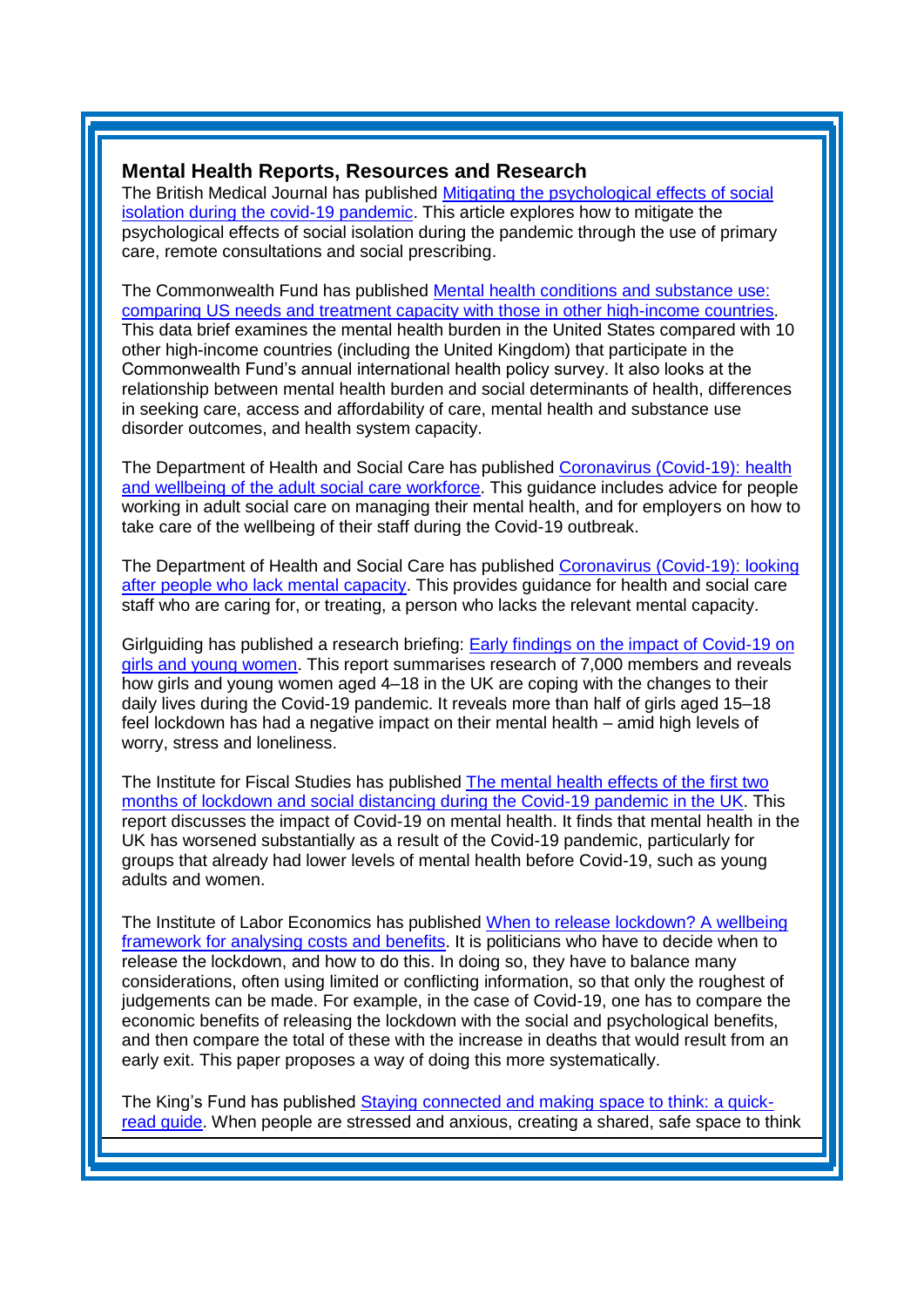and to maintain and develop relationships with colleagues is important. This Leading through Covid-19 guide explores how to use virtual conversations to take stock and prepare for next steps.

The Local Government Association has published [Loneliness, social isolation and Covid-](https://www.local.gov.uk/sites/default/files/documents/Loneliness%20social%20isolation%20and%20COVID-19%20WEB.pdf?utm_source=The%20King%27s%20Fund%20newsletters%20%28main%20account%29&utm_medium=email&utm_campaign=11568950_NEWSL_HMP%202020-05-29&dm_i=21A8,6VYNQ,FLWT3F,RO0BC,1)[19: practical advice.](https://www.local.gov.uk/sites/default/files/documents/Loneliness%20social%20isolation%20and%20COVID-19%20WEB.pdf?utm_source=The%20King%27s%20Fund%20newsletters%20%28main%20account%29&utm_medium=email&utm_campaign=11568950_NEWSL_HMP%202020-05-29&dm_i=21A8,6VYNQ,FLWT3F,RO0BC,1) This guide is intended for directors of public health and others leading the response to the loneliness and social isolation issues arising from the Covid-19 pandemic.

The Mental Health Foundation has published The Covid-19 pandemic, financial inequality [and mental health.](https://www.mentalhealth.org.uk/sites/default/files/MHF-covid-19-inequality-mental-health-briefing.pdf?utm_source=The%20King%27s%20Fund%20newsletters%20%28main%20account%29&utm_medium=email&utm_campaign=11559284_NEWSL_HMP%202020-05-26&dm_i=21A8,6VR78,FLWT3F,RNEBF,1) This briefing discusses the mental health effects of financial inequalities in the context of the Covid-19 pandemic. It draws evidence from the Coronavirus: Mental Health in the Pandemic research – a UK-wide, long-term study of how the pandemic is affecting people's mental health. The study is led by the Mental Health Foundation, in collaboration with the University of Cambridge, Swansea University, the University of Strathclyde and Queen's University Belfast.

National Voices has submitted to the Health and Social Care Select Committee Inquiry on 'Delivering core NHS [and care services during the pandemic and beyond'](https://www.nationalvoices.org.uk/sites/default/files/public/publications/hssc_submission_140520.pdf?utm_source=The%20King%27s%20Fund%20newsletters%20%28main%20account%29&utm_medium=email&utm_campaign=11537671_NEWSL_HWB_2020-05-25&dm_i=21A8,6VAIV,FLWT3F,RLVPQ,1). This submission sets out its view on the primary ongoing health and care needs during the acute and next phases of the crisis, focusing on some major conditions as well as mental health and health inequalities.

NHS Providers has published Spotlight on: the impact of Covid-19 on mental health trusts [in the NHS.](https://nhsproviders.org/media/689590/spotlight-on-mental-health.pdf?utm_source=The%20King%27s%20Fund%20newsletters%20%28main%20account%29&utm_medium=email&utm_campaign=11578185_NEWSL_HMP%202020-06-05&dm_i=21A8,6W5S9,FLWT3F,RPPUN,1) This briefing sets out the immediate challenge of Covid-19 for mental health trusts, how the sector has responded and what is needed to navigate the next phase. It argues that NHS trusts providing mental health and learning disability services have been playing a critical role, both to maintain services and to respond to the current environment alongside their colleagues in the acute, community ambulance and primary care sectors.

The Social Market Foundation has published [Recreating parks: securing the future of our](http://www.smf.co.uk/wp-content/uploads/2020/05/Recreating-parks.pdf?utm_source=The%20King%27s%20Fund%20newsletters%20%28main%20account%29&utm_medium=email&utm_campaign=11537671_NEWSL_HWB_2020-05-25&dm_i=21A8,6VAIV,FLWT3F,RM4I0,1)  [urban green spaces.](http://www.smf.co.uk/wp-content/uploads/2020/05/Recreating-parks.pdf?utm_source=The%20King%27s%20Fund%20newsletters%20%28main%20account%29&utm_medium=email&utm_campaign=11537671_NEWSL_HWB_2020-05-25&dm_i=21A8,6VAIV,FLWT3F,RM4I0,1) In this briefing paper, the cross-party thinktank states that parks and green spaces should be seen as a tool of health care in the same way as medicines and therapies. Giving the NHS a role in supporting parks and green spaces would allow doctors to make more use of social prescribing techniques where patients are told to take exercise and spend time outdoors to boost physical and mental health. The World Psychiatric Association has published an editorial on [Addressing mental health](https://3ba346de-fde6-473f-b1da-536498661f9c.filesusr.com/ugd/e172f3_5080b243ffb2488997af4a6d782616c6.pdf)  [needs: an integral part of COVID-19](https://3ba346de-fde6-473f-b1da-536498661f9c.filesusr.com/ugd/e172f3_5080b243ffb2488997af4a6d782616c6.pdf) response. The editorial focusses on strategies to guide efforts to strengthen mental health care in countries recovering from COVID-19.

### <span id="page-5-0"></span>**Mental Health Statistics**

The following statistics have recently been released please click on the links to review further:

- Autism Statistics reports can be found at: [https://digital.nhs.uk/data-and](https://elinkeu.clickdimensions.com/c/6/?T=NTgyNTUzNzk%3AcDEtYjIwMTI2LTk2ODI5NWM0ZDc0ZDRhNmFiY2M5ZjcxZTgwNWQ1NjQz%3Ac2FyYWguYm91bEBuaHMubmV0%3AY29udGFjdC0wMWE0ZjMzNGMyMzVlOTExYTllNTAwMGQzYTJiYmRhMS1mYTBkNjhmZDY0OWI0MjI3OTE4OTJjMDdjNjMwNjJhOA%3AZmFsc2U%3AMjM%3A%3AaHR0cHM6Ly9kaWdpdGFsLm5ocy51ay9kYXRhLWFuZC1pbmZvcm1hdGlvbi9wdWJsaWNhdGlvbnMvc3RhdGlzdGljYWwvYXV0aXNtLXN0YXRpc3RpY3MvYXV0aXNtLXN0YXRpc3RpY3M_X2NsZGVlPWMyRnlZV2d1WW05MWJFQnVhSE11Ym1WMCZyZWNpcGllbnRpZD1jb250YWN0LTAxYTRmMzM0YzIzNWU5MTFhOWU1MDAwZDNhMmJiZGExLWZhMGQ2OGZkNjQ5YjQyMjc5MTg5MmMwN2M2MzA2MmE4JmVzaWQ9MzBjZjg2ZjEtZTk4ZC1lYTExLWE4MTEtMDAwZDNhODZiNDEw&K=gLmQMjFPWOX0bSJDu76Dug)[information/publications/statistical/autism-statistics/autism-statistics](https://elinkeu.clickdimensions.com/c/6/?T=NTgyNTUzNzk%3AcDEtYjIwMTI2LTk2ODI5NWM0ZDc0ZDRhNmFiY2M5ZjcxZTgwNWQ1NjQz%3Ac2FyYWguYm91bEBuaHMubmV0%3AY29udGFjdC0wMWE0ZjMzNGMyMzVlOTExYTllNTAwMGQzYTJiYmRhMS1mYTBkNjhmZDY0OWI0MjI3OTE4OTJjMDdjNjMwNjJhOA%3AZmFsc2U%3AMjM%3A%3AaHR0cHM6Ly9kaWdpdGFsLm5ocy51ay9kYXRhLWFuZC1pbmZvcm1hdGlvbi9wdWJsaWNhdGlvbnMvc3RhdGlzdGljYWwvYXV0aXNtLXN0YXRpc3RpY3MvYXV0aXNtLXN0YXRpc3RpY3M_X2NsZGVlPWMyRnlZV2d1WW05MWJFQnVhSE11Ym1WMCZyZWNpcGllbnRpZD1jb250YWN0LTAxYTRmMzM0YzIzNWU5MTFhOWU1MDAwZDNhMmJiZGExLWZhMGQ2OGZkNjQ5YjQyMjc5MTg5MmMwN2M2MzA2MmE4JmVzaWQ9MzBjZjg2ZjEtZTk4ZC1lYTExLWE4MTEtMDAwZDNhODZiNDEw&K=gLmQMjFPWOX0bSJDu76Dug)
- [Coronavirus and loneliness, Great Britain: 3 April to 3 May 2020](https://kingsfundmail.org.uk/21A8-6WE80-FLWT3F-430TT3-1/c.aspx)
- Improving Access to Psychological Therapies (IAPT) data including reports on the IAPT pilots can be found at: [http://digital.nhs.uk/pubs/iaptmar20](https://elinkeu.clickdimensions.com/c/6/?T=NTgyNTUzNzk%3AcDEtYjIwMTU1LWJlZjFjZmJkNDk2NjQ0ZjU4OTZjYzc5YTgyOGFkMzNi%3Ac2FyYWguYm91bEBuaHMubmV0%3AY29udGFjdC0wMWE0ZjMzNGMyMzVlOTExYTllNTAwMGQzYTJiYmRhMS05N2IwYzgwYTljM2Q0MzBkOWJkM2FkNTkxY2MzYjU3Yg%3AZmFsc2U%3AMjY%3A%3AaHR0cDovL2RpZ2l0YWwubmhzLnVrL3B1YnMvaWFwdG1hcjIwP19jbGRlZT1jMkZ5WVdndVltOTFiRUJ1YUhNdWJtVjAmcmVjaXBpZW50aWQ9Y29udGFjdC0wMWE0ZjMzNGMyMzVlOTExYTllNTAwMGQzYTJiYmRhMS05N2IwYzgwYTljM2Q0MzBkOWJkM2FkNTkxY2MzYjU3YiZlc2lkPTY4NTI0NmY4LTBmYTAtZWExMS1hODEyLTAwMGQzYTg2YjQxMA&K=Ye582SSjuE7wo4KPVlk1HQ)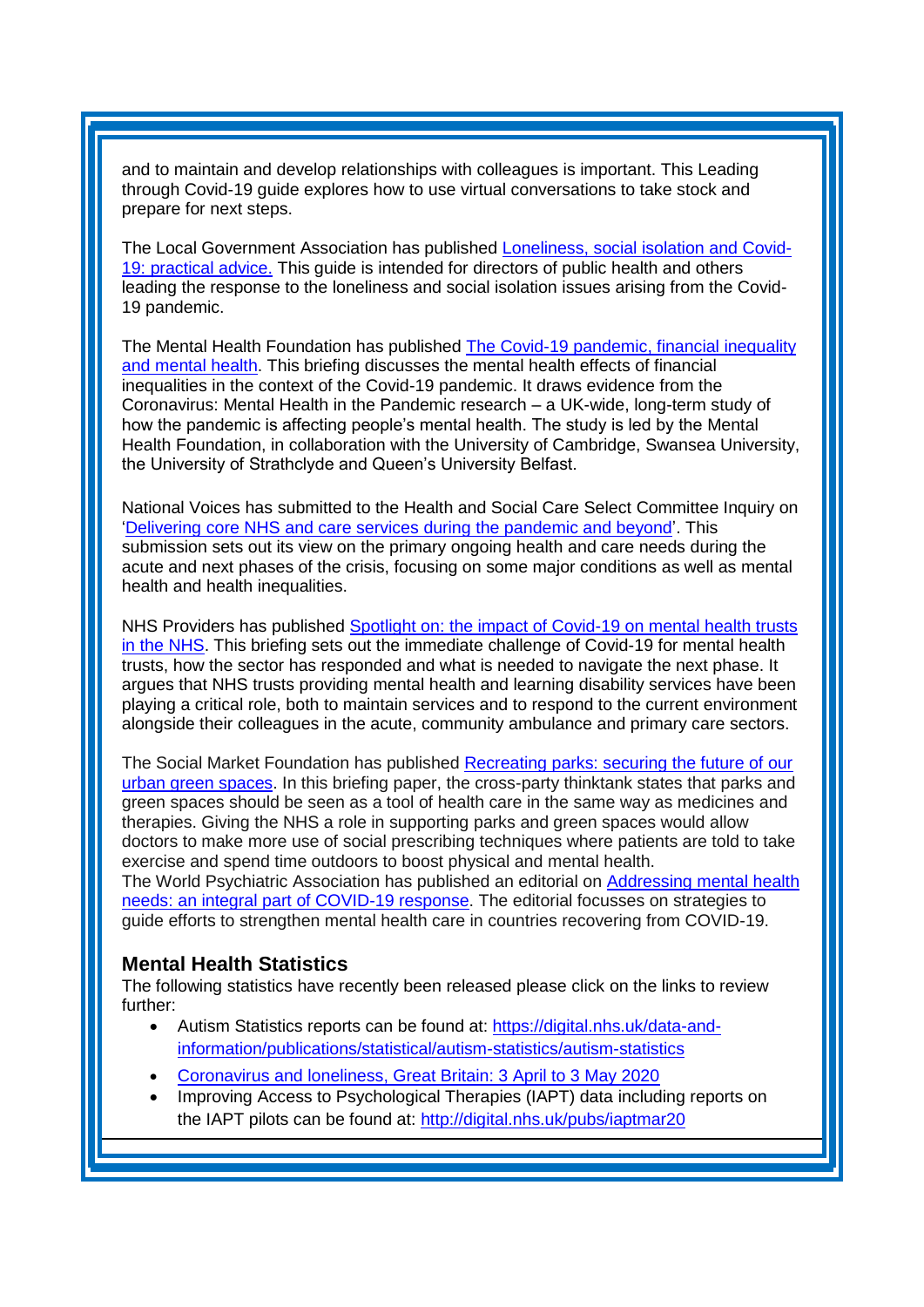- [Learning disability services monthly statistics: assuring transformation, April 2020;](https://kingsfundmail.org.uk/21A8-6VLID-FLWT3F-42DBNA-1/c.aspx)  [mental health statistics data set, February 2020, final](https://kingsfundmail.org.uk/21A8-6VLID-FLWT3F-42DBNA-1/c.aspx)
- Mental Health Services Monthly Statistics reports can be found at: [http://digital.nhs.uk/pubs/mhsfinmar20](https://elinkeu.clickdimensions.com/c/6/?T=NTgyNTUzNzk%3AcDEtYjIwMTU1LWJlZjFjZmJkNDk2NjQ0ZjU4OTZjYzc5YTgyOGFkMzNi%3Ac2FyYWguYm91bEBuaHMubmV0%3AY29udGFjdC0wMWE0ZjMzNGMyMzVlOTExYTllNTAwMGQzYTJiYmRhMS05N2IwYzgwYTljM2Q0MzBkOWJkM2FkNTkxY2MzYjU3Yg%3AZmFsc2U%3AMjE%3A%3AaHR0cDovL2RpZ2l0YWwubmhzLnVrL3B1YnMvbWhzZmlubWFyMjAlQzIlQTA_X2NsZGVlPWMyRnlZV2d1WW05MWJFQnVhSE11Ym1WMCZyZWNpcGllbnRpZD1jb250YWN0LTAxYTRmMzM0YzIzNWU5MTFhOWU1MDAwZDNhMmJiZGExLTk3YjBjODBhOWMzZDQzMGQ5YmQzYWQ1OTFjYzNiNTdiJmVzaWQ9Njg1MjQ2ZjgtMGZhMC1lYTExLWE4MTItMDAwZDNhODZiNDEw&K=e1PhSLqFYQ7hgAJZtPBOtQ)
- [Out of area placements in mental health services: March 2020](https://kingsfundmail.org.uk/21A8-6WJI8-FLWT3F-435ENU-1/c.aspx)

### <span id="page-6-1"></span>**Dates for your Diary**

#### **Yorkshire and the Humber Mental Health Network Events:**

- Tuesday 30 June 2020, 09:30-15:30, **Yorkshire and the Humber Senior PWP Network**, MS Teams. To book your place email [Sarah Boul.](mailto:sarah.boul@nhs.net)
- Wednesday 8 July 2020, 09:30-15:30, **Yorkshire and the Humber IAPT Providers' Network**, MS Teams. To book your place email [Sarah Boul.](mailto:sarah.boul@nhs.net)

#### **Other Events:**

**SafeTALK Course**, which aims to teach participants four basic steps to recognise if someone is having thoughts of suicide and how to connect them with resources that can help. Available on various dates throughout 2020.

#### **For further information, and to check course availability, email: [wdu@york.gov.uk](mailto:wdu@york.gov.uk) or visit the website [here.](http://www.yorkworkforcedevelopment.org.uk/)**

- Friday 11 September 2020, 09:00-17:00, **Virtual Reality in Mental Health and Psychological Therapies**, London. To book your place click [here.](https://www.healthcareconferencesuk.co.uk/conferences-masterclasses/virtual-reality-mental-health/book/west-one-de-vere-conference-centre-london-2020-9-11?utm_medium=email&utm_source=HCUKkt&utm_campaign=VM0920) NB: There is a cost to attend this event.
- Friday 18 September 2020, 09:00-17:00, **Decision Making and Mental Capacity: Ensuring Best Practice and Adherence to the NICE Guideline**, London. To book your place click [here.](https://www.healthcareconferencesuk.co.uk/conferences-masterclasses/prevention-and-management-of-violence-and-aggression-pmva-masterclass/book/the-studio-conference-centre-birmingham-2020-5-12?utm_medium=email&utm_source=HCUKKH&utm_campaign=PMVAMay2020) NB: There is a cost to attend this event.
- Monday 21 September 2020, 09:00-17:00, **Prevention and Management of Violence and Aggression,** London. To book your place click [here.](https://www.healthcareconferencesuk.co.uk/conferences-masterclasses/prevention-and-management-of-violence-and-aggression-pmva-masterclass/book/the-studio-conference-centre-birmingham-2020-5-12?utm_medium=email&utm_source=HCUKKH&utm_campaign=PMVAMay2020) NB: There is a cost to attend this event.
- Monday 21 September 2020, 09:00-17:00, **Improving the Management of People with Coexisting Severe Mental Illness and Substance Misuse,** London. To book your place click [here.](https://www.healthcareconferencesuk.co.uk/conferences-masterclasses/coexisting-severe-mental-illness-and-substance-misuse/book/central-venue-london-2020-9-21?utm_medium=email&utm_source=HCUKKH&utm_campaign=HCCoexSMISepp2020) NB: There is a cost to attend this event.
- Wednesday November 18 2020, 09:00-17:00, **Suicide Bereavement: Using our Collective Voice, Manchester**. To book your place click [here.](https://suicidebereavementuk.com/suicide-bereavement-conference) NB: There is a cost to attend this event.

#### <span id="page-6-0"></span>**Contacts**

If you would like to discuss any of the items included in this e-bulletin or would like further